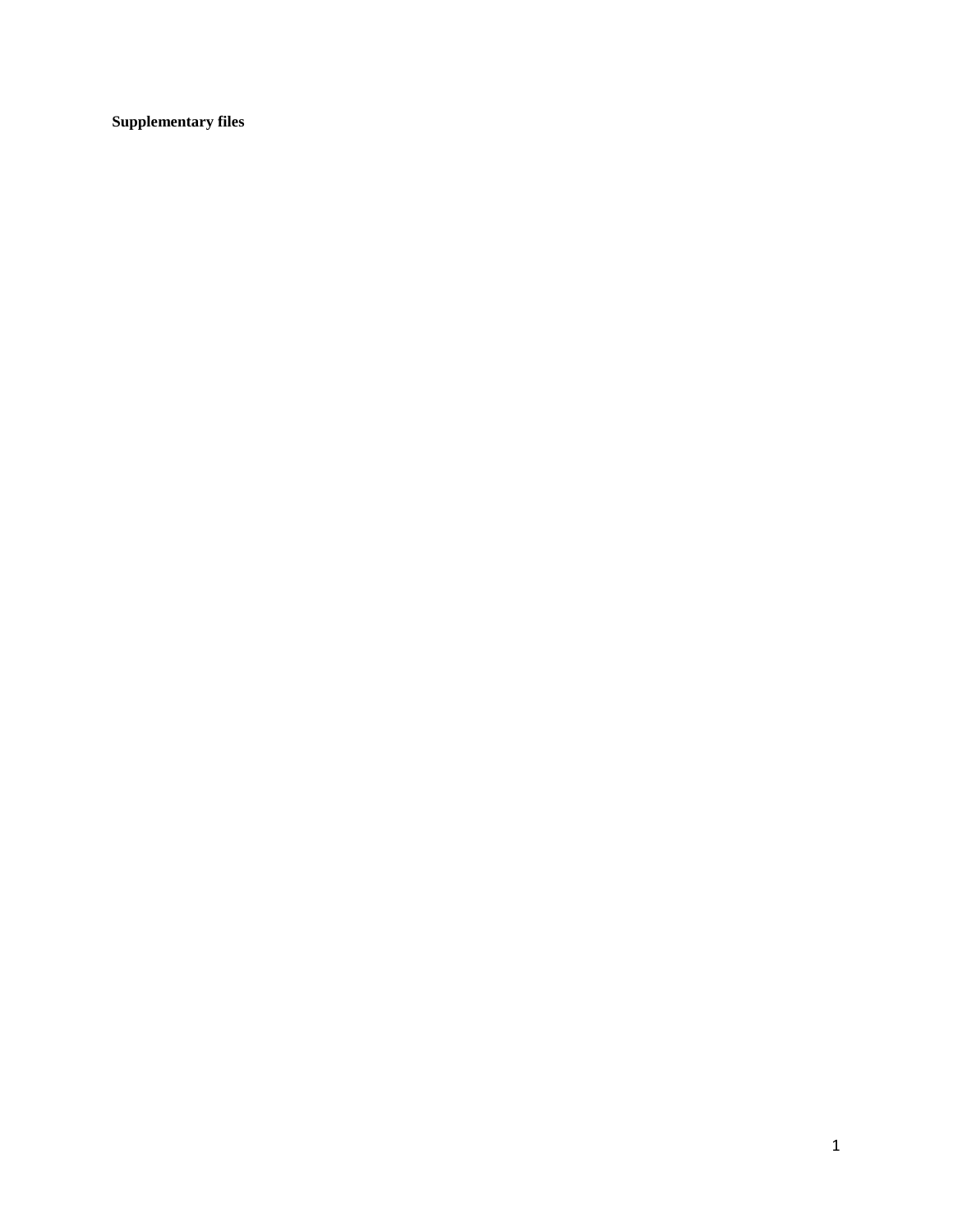**Appendix 1: Predictors Included in the Final Multivariable Stepwise Logistic Regression Model using Complete Cases Only for Identification of Predictors Associated with Having CT within Six Hours of Headache Onset**

| Variable                                                 | Odds Ratio (95% CI)    | p-value |
|----------------------------------------------------------|------------------------|---------|
| <b>SAH</b>                                               | $1.83(1.27 - 2.63)$    | 0.001   |
| Transfer from another hospital                           | $0.49(0.35-0.67)$      | < 0.001 |
| Triage acuity                                            |                        |         |
| High acuity vs low acuity                                | $4.91(3.30 - 7.31)$    | < 0.001 |
| Medium acuity vs low acuity                              | $2.80(1.94 - 4.04)$    | < 0.001 |
| Arrival by ambulance                                     | $3.92$ $(3.10 - 4.96)$ | < 0.001 |
| Neck pain                                                | $0.72(0.58-0.88)$      | 0.001   |
| Systolic blood pressure (vs $85 \le sbp \le 130$ , mmHg) |                        |         |
| $130 <$ sbp $\leq 140$                                   | $1.31(0.99 - 1.73)$    | 0.059   |
| $140 <$ sbp $\leq 160$                                   | $1.24(0.97 - 1.60)$    | 0.088   |
| $160 <$ sbp $\leq$ 244                                   | $1.55(1.16-2.06)$      | 0.003   |
| Vomiting                                                 | $0.80(0.65 - 0.99)$    | 0.043   |
| Age (vs $15 = age \le 30$ , years)                       |                        |         |
| $30 <$ age $\leq 45$                                     | $1.11(0.85 - 1.45)$    | 0.414   |
| $45 <$ age $\leq 55$                                     | $1.14(0.85 - 1.52)$    | 0.399   |
| $55 <$ age $\leq 93$                                     | $1.56(1.16-2.13)$      | 0.003   |
| Time to peak (vs $0 \le$ time to peak $\le$ 1, seconds)  |                        |         |
| $1 \le$ time to peak $\le$ 30                            | $1.34(1.04 - 1.74)$    | 0.027   |
| $30 \le$ time to peak $\leq 300$                         | $1.45(1.11 - 1.88)$    | 0.006   |
| $300 \leq$ time to peak $\leq 3600$                      | $1.15(0.88 - 1.50)$    | 0.312   |

Abbreviations: CT, computed tomography; SAH, subarachnoid haemorrhage.